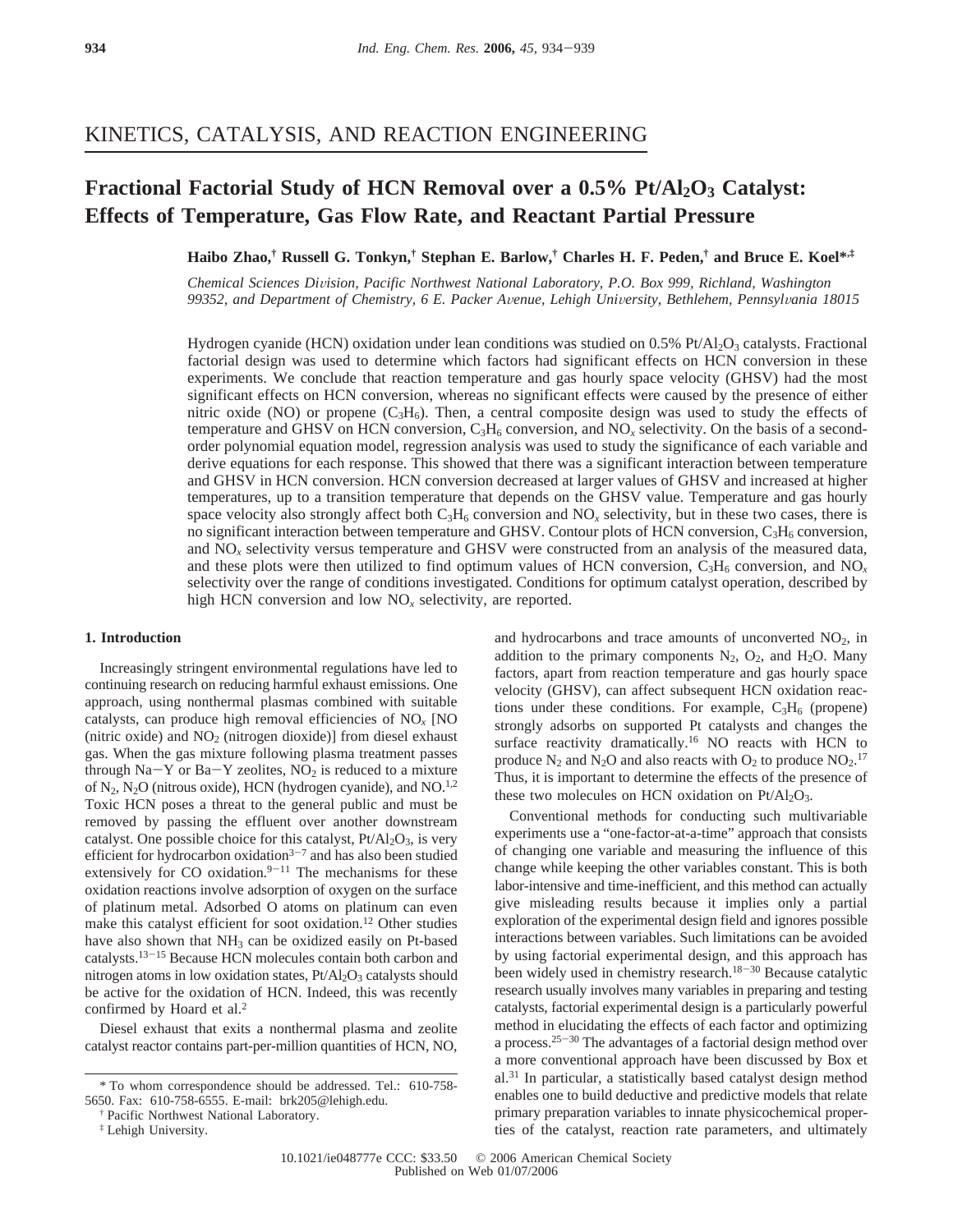reactor design.<sup>28</sup> When many factors are involved, a full factorial design leads to a dramatic increase in the number of experimental runs. Even when a two-level factorial design is used, this is usually prohibitive in terms of time and expense. Fractional factorial designs reduce the total number of treatment combinations while preserving the basic factorial structure of the experiment. These designs use the "main-effects" principle to reduce the number of treatment combinations. Essentially, the main-effects principle states that main effects tend to dominate two-factor interactions, two-factor interactions tend to dominate three-factor interactions, and so on. A full 2*<sup>k</sup>* factorial design, where *k* is the number of factors (parameters), allows all of the interactions to be estimated. As *k* increases, more and more of these interactions generally become less important. Fractional factorial designs "sacrifice" the ability to estimate higher-order interactions in order to reduce the number of treatment combinations. In the present study of HCN conversion over a  $Pt/Al_2O_3$  catalyst, we use a fractional factorial design approach and consider the following parameters: reaction temperature, gas hourly space velocity (GHSV), and  $C_3H_6$  and NO concentrations.

#### **2. Experimental Methods**

**2.1. Materials and Procedures.** A commercially available  $0.5\%$  Pt on Al<sub>2</sub>O<sub>3</sub> catalyst (Alfa Aesar) was pretreated at 450 °C with 6%  $O_2$  (UHP, Air Liquide) for 3 h, and then pure N<sub>2</sub> was flowed over the catalyst overnight. Mixtures of HCN (0.5%) and NO  $(0.5\%)$  in  $N_2$  were purchased from Scott Specialty Gases. A  $3\%$  C<sub>3</sub>H<sub>6</sub> in He mixture was obtained from Air Liquide. Reaction experiments were carried out in a quartz, fixed-bed reactor with a 0.62-in. inner diameter. In a typical experiment, 30 ppm HCN plus  $6\%$   $O_2$  was mixed with controlled amounts of C<sub>3</sub>H<sub>6</sub> and NO and flowed over the catalyst for 30 min, with  $N_2$  making up the balance. A weight of 2.12 g of catalyst was loaded into the reactor, and this filled a volume of 1.98 cm3. Catalyst pellets were uniform and cylindrical with a length and diameter of 0.13 in. The GHSV was determined from the standard flow rate of the gas divided by the catalyst bed volume.

The reactor was heated by a cylindrical ceramic fiber heater (Watlow). Mass flow controllers (MKS type 1179 A and Tylan model FC-260) were used to control and regulate the influent gases. After the gas constituents were combined and mixed in the gas manifold, a three-way valve allowed the gas stream to either enter the catalyst reactor or bypass the reactor entirely for influent gas calibration. The experimental apparatus is very similar to that used by Yoon et al.<sup>1</sup>

The effluent gas was continuously analyzed by an FTIR spectrometer (Nicolet Magna IR 560, Omnic QuantPad software) equipped with a heated, 2-m multiple-path gas cell and a liquid-nitrogen-cooled MCT detector. For each FTIR spectrum, 25 scans were collected at  $0.5 \text{ cm}^{-1}$  resolution. A typical FTIR spectrum is shown in Figure 1. Concentrations of HCN, NO, N<sub>2</sub>O, NO<sub>2</sub>, H<sub>2</sub>O, CO, C<sub>3</sub>H<sub>6</sub>, and CO<sub>2</sub> were determined by taking calibration spectra and applying a method developed in-house for Omnic QuantPad software. The response of the FTIR spectrometer was extremely linear and reproducible at all concentrations between the detection limit and the saturation regime, as long as all interferences are identified. In addition, Omnic QuantPad software enables the extraction of concentration information from overlapping peaks, as long as calibration standards of both the molecule of interest and the interfering molecule are available. Additional, detailed information about the use of FTIR spectra for concentration determination can be found in the Omnic QuantPad software manual.



**Figure 1.** Typical FTIR spectrum used in concentration determinations.

**Table 1. 24**-**<sup>1</sup> Fractional Factorial Design with Coded and Actual Independent Variables**

|                |       |       | coded |       | actual  |         |         |                    |
|----------------|-------|-------|-------|-------|---------|---------|---------|--------------------|
| run            | $X_1$ | $X_2$ | $X_3$ | $X_4$ | $x_1^a$ | $x_2^b$ | $x_3^c$ | $x_4$ <sup>d</sup> |
|                | $-1$  | $-1$  | $-1$  | $-1$  | 90      | 13      | 165     | 30 300             |
| $\overline{2}$ | $+1$  | $-1$  | $-1$  | $+1$  | 504     | 13      | 165     | 87 870             |
| 3              | $-1$  | $+1$  | $-1$  | $+1$  | 90      | 52      | 165     | 87 870             |
| $\overline{4}$ | $+1$  | $+1$  | $-1$  | $-1$  | 504     | 52      | 165     | 30 300             |
| 5              | $-1$  | $-1$  | $+1$  | $+1$  | 90      | 13      | 277     | 87 870             |
| 6              | $+1$  | $-1$  | $+1$  | $-1$  | 504     | 13      | 277     | 30 300             |
| 7              | $-1$  | $+1$  | $+1$  | $-1$  | 90      | 52      | 277     | 30 300             |
| 8              | $+1$  | $+1$  | $+1$  | $+1$  | 504     | 52      | 277     | 87 870             |
|                |       |       |       |       |         |         |         |                    |

 $a$  *x*<sub>1</sub>: C<sub>3</sub>H<sub>6</sub> concentration (ppm).  $b$  *x*<sub>2</sub>: NO concentration (ppm).  $c$  *x*<sub>3</sub>: temperature ( $^{\circ}$ C).  $^d$  *x*<sub>4</sub>: gas hourly space velocity, GHSV (h<sup>-1</sup>).

**Table 2. Alias Structure in 24**-**<sup>1</sup> Fractional Factorial Design**

|          | $X_1X_2X_3X_4$ |
|----------|----------------|
| $X_1$    | $X_2X_3X_4$    |
| $X_2$    | $X_1X_3X_4$    |
| $X_3$    | $X_1X_2X_4$    |
| $X_4$    | $X_1X_2X_3$    |
| $X_1X_2$ | $X_3X_4$       |
| $X_1X_3$ | $X_2X_4$       |
| $X_2X_3$ | $X_1X_4$       |
|          |                |

**2.2. Statistical Design of Experiments.** A  $2^{4-1}$  fractional factorial design was used to study the main effects, as well as two-factor interaction effects, as a preliminary screen to identify the most important factors. The design in coded  $(X_i)$  and actual  $(x<sub>i</sub>)$  independent variables is described in Table 1. The alias structure is shown in Table 2. The boundary conditions were as follows:  $x_1$ , C<sub>3</sub>H<sub>6</sub> = 90-504 ppm;  $x_2$ , NO = 13 -52 ppm; *x*<sub>3</sub>, temperature = 165-277 °C; and *x*<sub>4</sub>, GHSV = 30 300-87 870 h<sup>-1</sup>). In Table 2, the defining interaction is  $I = X_1X_2X_3X_4$ . Each main effect was aliased with the other three-factor interactions, and each two-factor interaction was aliased with the other two-factor interaction. Because  $C_3H_6$  and NO had no significant effect on the total HCN conversion (see below), their concentrations were fixed at 250 and 30 ppm, respectively, in the following optimization experiments. These concentrations were chosen to be in the middle of the range used in our experiments, and they also represent typical concentrations of C3H6 and NO after our hydrocarbon-selective catalytic reduction (HSCR) of NO*<sup>x</sup>* over oxide-based catalysts in lean exhaust. The "central composite design"<sup>32</sup> was then used to study the main effects of temperature and GHSV, and their interaction, on HCN conversion,  $C_3H_6$  conversion, and  $NO_x$  selectivity.  $NO_x$  selectivity is defined as the ratio of the NO*<sup>x</sup>* concentration in the effluent to the  $NO_x$  concentration in the feed, i.e.,  $NO_{x,OUT}/NO_{x,N}$ . Within the central composite design, we utilized the facecentered-cube design. Regression equations were developed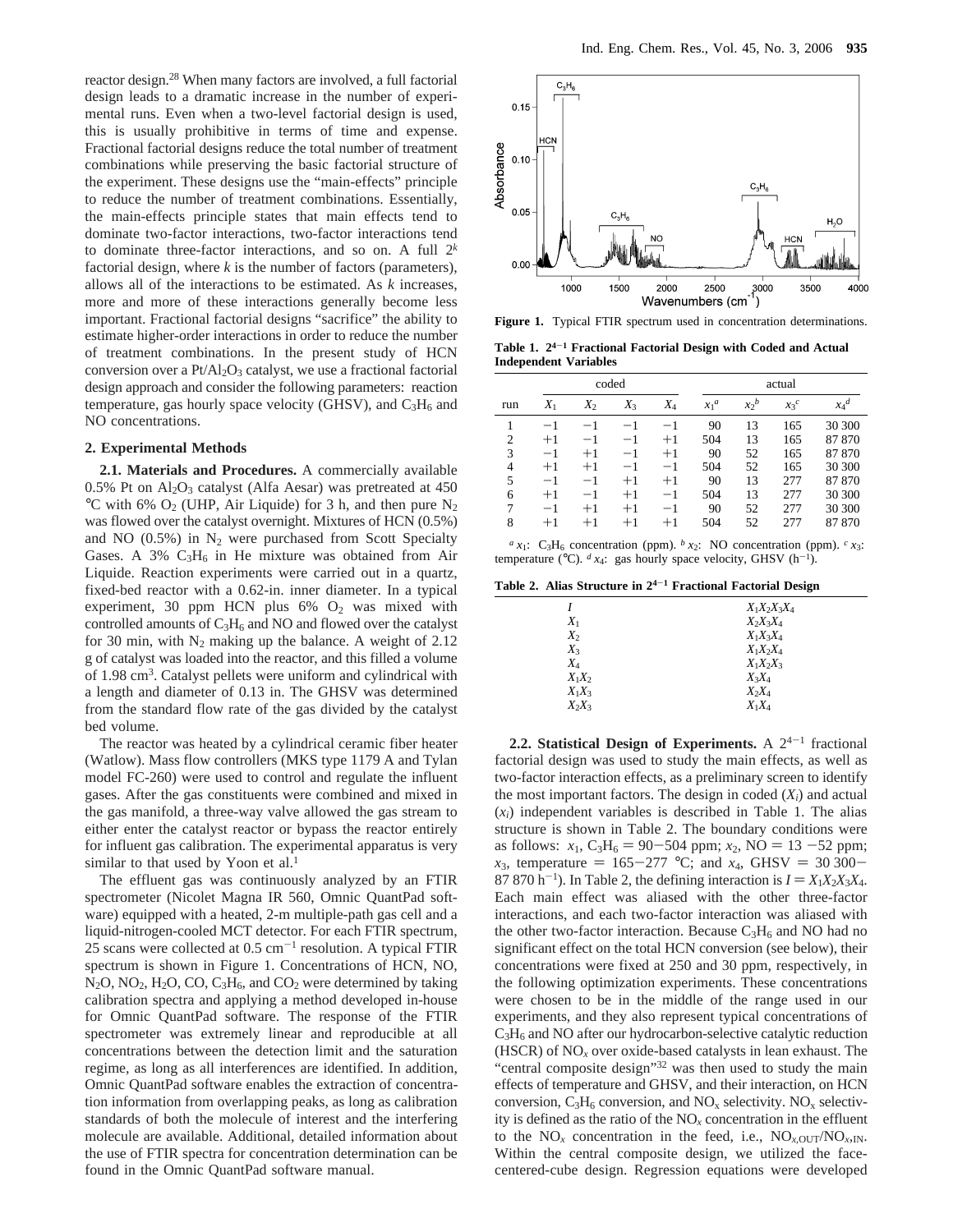**Table 3. Effects from 2<sup>4-1</sup> Fractional Factorial Design with the Defining Relation**  $I = X_1 X_2 X_3 X_4^a$ 

| run         | mean    | $X_1(X_2X_3X_4)$ | $X_2(X_1X_3X_4)$ | $X_3(X_1X_2X_4)$ | $X_4(X_1X_2X_3)$ | $X_1X_2(X_3X_4)$ | $X_1X_3(X_2X_4)$ | $X_2X_3(X_1X_4)$  | <b>HCN</b><br>conversion |
|-------------|---------|------------------|------------------|------------------|------------------|------------------|------------------|-------------------|--------------------------|
|             | $+1$    | $-1$             | — 1              | $-1$             | -1               | $+1$             | $+1$             | $+1$              | 0.585                    |
|             | $+1$    | $+1$             | $-1$             | $-1$             | $+1$             | $-1$             | $-1$             | $+1$              | 0.159                    |
| 3           | $+1$    | $-1$             | $+1$             | $-1$             | $+1$             | $-1$             | $+1$             | -1                | 0.204                    |
| 4           | $+1$    | $+1$             | $+1$             | $^{-1}$          | $-1$             | $+1$             | $-1$             | $-1$              | 0.400                    |
| C           | $+1$    | $-1$             | $-1$             | $+1$             | $+1$             | $+1$             | $-1$             | $-1$              | 0.857                    |
| 6           | $+1$    | $+1$             | $-$              | $+1$             | $-1$             | $-1$             | $+1$             | $\qquad \qquad -$ | 0.951                    |
|             | $+1$    | $^{-1}$          | $+1$             | $+1$             | -1               | $-1$             | $-1$             | $+1$              | 0.950                    |
| 8           | $+1$    | $+1$             | $+1$             | $+1$             | $+1$             | $+1$             | $+1$             | $+1$              | 0.840                    |
| $SUM+$      | 4.946   | 2.35             | 2.394            | 3.598            | 2.06             | 2.682            | 2.58             | 2.534             |                          |
| $SUM-$      | 0       | 2.596            | 2.552            | 1.348            | 2.886            | 2.264            | 2.366            | 2.412             |                          |
| overall SUM | 4.946   | 4.946            | 4.946            | 4.946            | 4.946            | 4.946            | 4.946            | 4.946             |                          |
| difference  | 4.946   | $-0.246$         | $-0.158$         | 2.25             | $-0.826$         | 0.418            | 0.214            | 0.122             |                          |
| effect      | 0.61825 | $-0.0615$        | $-0.0395$        | 0.5625           | $-0.2065$        | 0.1045           | 0.0535           | 0.0305            |                          |
|             |         |                  |                  |                  |                  |                  |                  |                   |                          |

 $a$  *X*<sub>1</sub>, C<sub>3</sub>H<sub>6</sub> concentration (ppm); *X*<sub>2</sub>, NO concentration (ppm); *X*<sub>3</sub>, temperature (°C); *X*<sub>4</sub>, GHSV (h<sup>-1</sup>).

that highlight the effects of temperature and GHSV, and their relative importance, on the HCN oxidation reaction. We also obtained information on the interaction between temperature and GHSV, which is not possible in a more traditional experimental design.

#### **3. Results and Analysis**

**3.1. Main Effects and Two-Factor Interactions from a 24**-**<sup>1</sup> Fractional Factorial Design.** A  $2^{4-1}$  fractional factorial design was used to determine the main effects and two-factor interactions for the factors of  $C_3H_6$  concentration, NO concentration, temperature, and GHSV on HCN conversion. A table of contrast was used to estimate the significance of these factors. The specific levels (lowest and highest values), HCN conversion, and calculated effects are listed in Table 3. In this table, SUM+ stands for total HCN conversion with  $+$  in that column, and  $SUM-$  stands for total HCN conversion with  $-$  in that column. Overall SUM denotes the sum of the SUM+ and SUM- values for that column, and difference denotes the difference in value between SUM+ and SUM- in that column. Effect is a value that characterizes the sensitivity of the system to the factors within the design.<sup>32</sup> Because eight experiments or experimental runs were carried out, the effect value for the mean column was calculated by dividing the difference value in that column by 8, and the other effect values were obtained by dividing the difference value in the same column by 4.

The effect values in Table 3 show that  $X_3$  (temperature) had the most significant, positive main effect on HCN conversion. HCN conversion increased rapidly with an increase in reaction temperature between 165 and 277 °C. Because HCN oxidation is an exothermic process, raising the reaction temperature will decrease HCN conversion if it is a thermodynamically limited process. Our results show that HCN oxidation under these conditions is a kinetically controlled process. Raising the temperature helps to overcome the reaction barrier, which increases the reaction rate and thereby improves HCN conversion. *X*<sup>4</sup> (GHSV) has the most negative main effect on HCN conversion. In other words, HCN conversion decreased when the GHSV was increased. This result is not surprising, because the residence time of the reactants decreases when the GHSV is increased. The other two factors,  $X_1$  ( $C_3H_6$  concentration) and *X*<sup>2</sup> (NO concentration), had very small, negative main effects that were not significant in comparison to those of temperature and GHSV. The large excess of  $O<sub>2</sub>$  in the feed gas might enable NO and  $C_3H_6$  oxidation reactions to persist in parallel with HCN oxidation without much interference.

The only significant interaction effects involved temperature and GHSV, and this interaction has a positive effect on HCN conversion. Because we found that the  $C_3H_6$  and NO concentrations had only a small effect on HCN conversion, we focused the rest of our study on the effects of temperature and GHSV while keeping the  $C_3H_6$  and NO concentrations at constant values.

**3.2. Response Function.** The dependence of the HCN conversion on temperature and GHSV is cast mathematically as a response function, *R*. It is simplest to first use the coded variables  $X_i$ , and we utilized a polynomial equation based on a Taylor series expansion, which can be written for two factors as

$$
R = \beta_0 + \beta_3 X_3 + \beta_4 X_4 + \beta_{33} X_3^2 + \beta_{44} X_4^2 + \beta_{34} X_3 X_4 + \cdots
$$
 (1)

where the coefficients  $\beta_i$  give the importance of each term. Here, higher-order terms are omitted. We included second-order terms because the response for most processes display curvature in the neighborhood of the optimal settings, and strict first-order models provide no way to account for this curvature.

The values of the coded variables  $X_i$  needed for this equation are calculated from the actual measured values of the variables  $x_i$  by using the expression

$$
X = \frac{x - \frac{(x_{\text{high}} + x_{\text{low}})}{2}}{\frac{(x_{\text{high}} - x_{\text{low}})}{2}}
$$
 (2)

where *x*high and *x*low are the boundary conditions. In our experiment, these values are 287 and 165 °C, respectively, for the temperature factor and 90 900 and 30 300  $h^{-1}$ , respectively, for the GHSV factor.  $X_3$  (temperature) and  $X_4$  (GHSV) are calculated as

$$
X_3 = \frac{x_3 - 226}{61} \tag{3}
$$

and

$$
X_4 = \frac{x_4 - 60\,600}{30\,300} \tag{4}
$$

In addition, one should have a sound strategy for taking the experimental data in order to best evaluate this response function. We utilized a face-centered design $32$  approach.

**3.2.1. Effects of Temperature and GHSV on HCN Conversion.** Results for HCN conversion,  $C_3H_6$  conversion, and  $NO<sub>x</sub>$  selectivity based on experimental conditions given by a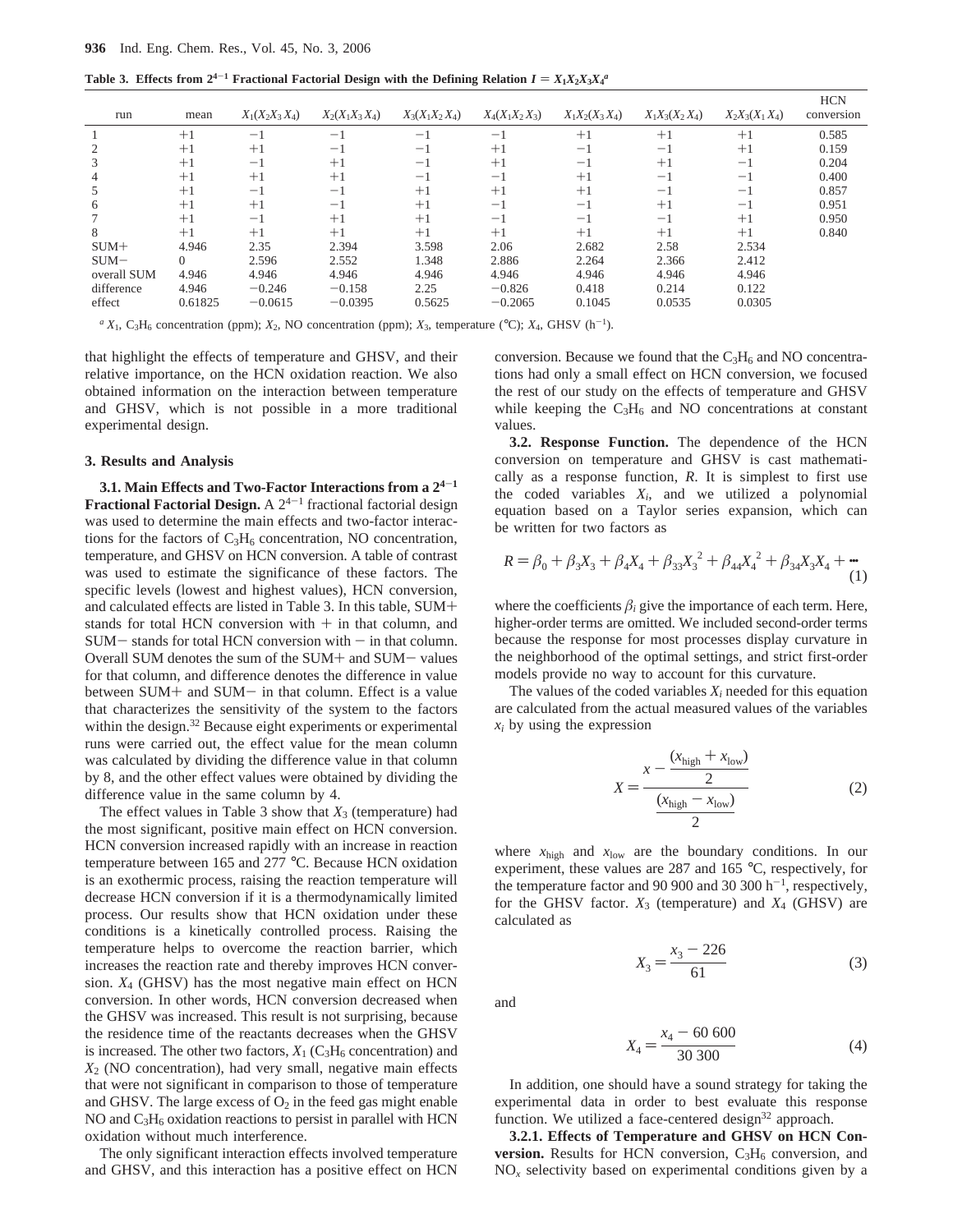**Table 4. Factors and Levels for a Face-Centered Design***<sup>a</sup>*

|                | coded    |          | actual |        | <b>HCN</b> | $C_3H_6$   | $NO_{x}$    |
|----------------|----------|----------|--------|--------|------------|------------|-------------|
| run            | $X_3$    | $X_4$    | $x_3$  | $x_4$  | conversion | conversion | selectivity |
| 1              | $-1$     | $-1$     | 165    | 30 300 | 0.452      | 0.267      | 0.692       |
| $\mathfrak{2}$ | $+1$     | $-1$     | 287    | 30 300 | 0.949      | 0.928      | 1.016       |
| 3              | $-1$     | $+1$     | 165    | 90 900 | 0.175      | 0.058      | 0.92        |
| $\overline{4}$ | $+1$     | $+1$     | 287    | 90 900 | 0.855      | 0.798      | 1.090       |
| 5              | $-1$     | $\Omega$ | 165    | 60 600 | 0.235      | 0.134      | 0.668       |
| 6              | $+1$     | $\Omega$ | 287    | 60 600 | 0.894      | 0.854      | 0.397       |
| 7              | $\Omega$ | $-1$     | 226    | 30 300 | 0.934      | 0.893      | 0.881       |
| 8              | $\Omega$ | $+1$     | 226    | 90 900 | 0.663      | 0.583      | 1.084       |
| 9              | $\Omega$ | $\Omega$ | 226    | 60 600 | 0.782      | 0.716      | 0.554       |
| 10             | $\Omega$ | $\theta$ | 226    | 60 600 | 0.785      | 0.716      | 0.553       |
| 11             | $\Omega$ | $\Omega$ | 226    | 60 600 | 0.784      | 0.711      | 0.549       |

*<sup>a</sup>* C3H6 and NO concentrations were set at 250 and 30 ppm, respectively.

**Table 5. Regression Analysis for HCN Conversion**

|                        |                      |             | standard  |               |                  |  |  |  |
|------------------------|----------------------|-------------|-----------|---------------|------------------|--|--|--|
| predictor <sup>a</sup> |                      | coefficient | deviation | t ratio       | $\boldsymbol{p}$ |  |  |  |
| constant               |                      | 0.777 68    | 0.015 57  | 49.94         | 0.000            |  |  |  |
| $X_3$                  |                      | 0.306 00    | 0.012 39  | 24.69         | 0.000            |  |  |  |
| $X_4$                  |                      | $-0.10700$  | 0.012 39  |               | 0.000            |  |  |  |
| $X_3^2$                |                      | $-0.20421$  | 0.019 07  | $-10.71$      | 0.000            |  |  |  |
| $X_4{}^2$              |                      | 0.029 79    | 0.019 07  | 1.56          | 0.179            |  |  |  |
| $X_3X_4$               |                      | 0.045 75    | 0.015 18  | 3.01          | 0.030            |  |  |  |
|                        | Analysis of Variance |             |           |               |                  |  |  |  |
| source                 | DF                   | SS          | <b>MS</b> | F             | $\boldsymbol{p}$ |  |  |  |
| regression             | 5                    | 0.746 19    | 0.14924   | 161.93        | 0.00             |  |  |  |
| error                  | 5                    | 0.00461     | 0.00092   |               |                  |  |  |  |
| total                  | 10                   | 0.750 79    |           |               |                  |  |  |  |
| source                 |                      |             | DF        | <b>SEQ SS</b> |                  |  |  |  |
| $X_3$                  |                      |             | 1         | 0.56182       |                  |  |  |  |
| $X_4$                  |                      |             | 1         | 0.068 69      |                  |  |  |  |
| $X_3^2$                |                      |             | 1         | 0.105 06      |                  |  |  |  |
| $X_4{}^2$              |                      |             | 1         | 0.002 25      |                  |  |  |  |
| $X_3X_4$               |                      |             | 1         | 0.008 37      |                  |  |  |  |
|                        |                      |             |           |               |                  |  |  |  |

 $a_s = 0.03036$ ,  $R^2 = 99.4\%$ ,  $R^2$ (adj) = 98.8%.

face-centered design are presented in Table 4. The center run was repeated three times in our experiments.

First, we consider in this section the dependence of HCN conversion on temperature and GHSV. This is done using the response function given in eq 1 for the effects of these factors on HCN conversion. A regression analysis was done to evaluate the  $\beta_i$  values. The analysis of variance (ANOVA) table<sup>32</sup> generated by MINITAB Statistical Software (Minitab, Inc., State College, PA; version 10) is listed in Table 5. The  $p$  value<sup>32</sup> in Table 5 was used to judge the significance level of each term. It is common to label the term as insignificant if the *p* value is larger than 0.05.<sup>32</sup> For HCN conversion, tests on individual coefficients suggest that all of the terms except  $X_4^2$  are at least marginally significant. After dropping  $X_4^2$ , a new regression analysis was done with MINITAB. The output from this analysis is given in Table 6. The regression equation for HCN conversion (*y*1) can now be given as

$$
y_1 = 0.790 + 0.306X_3 - 0.107X_4 - 0.196X_3^2 + 0.0458X_3X_4
$$
\n<sup>(5)</sup>

Table 6 shows an  $R^2$  value of 99.1%, which indicates that our model explains 99% of the total variability, which is excellent. Also, Table 6 shows that, over the range of temperatures and GHSV values studied in our experiments, these two factors have only weak interaction effects on the measured value of HCN conversion.

The HCN conversion function is shown in Figure 2 as a contour plot of eq 5 after  $X_3$  and  $X_4$  have been replaced by eqs

**Table 6. Regression Analysis for HCN Conversion after Dropping** *X***4 2**

| predictor <sup>a</sup> |            | coefficient | standard<br>deviation | t ratio       | P                |  |  |  |  |
|------------------------|------------|-------------|-----------------------|---------------|------------------|--|--|--|--|
| constant               |            | 0.789 60    | 0.015 12              | 52.23         | 0.000            |  |  |  |  |
| $X_3$                  | 0.30600    |             | 0.013 80              | 22.17         | 0.000            |  |  |  |  |
| $X_4$                  | $-0.10700$ |             | 0.01380               | $-7.75$       | 0.000            |  |  |  |  |
| $X_3^2$                |            | $-0.19627$  | 0.02047               | $-9.59$       | 0.000            |  |  |  |  |
| $X_3X_4$               |            | 0.045 75    | 0.016 90              | 2.71          | 0.035            |  |  |  |  |
| Analysis of Variance   |            |             |                       |               |                  |  |  |  |  |
| source                 | DF         | SS          | MS                    | F             | $\boldsymbol{p}$ |  |  |  |  |
| regression             | 4          | 0.743 94    | 0.18598               | 162.76        | 0.00             |  |  |  |  |
| error                  | 6          | 0.00686     | 0.001 14              |               |                  |  |  |  |  |
| total                  | 10         | 0.750.79    |                       |               |                  |  |  |  |  |
| source                 |            |             | DF                    | <b>SEQ SS</b> |                  |  |  |  |  |
| $X_3$                  |            |             | 1                     | 0.56182       |                  |  |  |  |  |

 $\begin{array}{ccc}\nX_4 & 1 & 0.06869 \\
X_2^2 & 1 & 0.10506\n\end{array}$ 

0.105 06

*X*3*X*<sup>4</sup> 1 0.008 37

 $a<sub>s</sub> = 0.033$  80,  $R<sup>2</sup> = 99.1\%, R<sup>2</sup>(adj) = 98.5\%$ .

 $\frac{X_3^2}{X_3X_4}$ 



**Figure 2.** Contour plot of HCN conversion versus temperature and GHSV.

3 and 4. This function displays some curvature in its dependence on temperature, which is explained by the polynomial term of the temperature factor in eq 5. A significant result of this analysis is that Figure 2 can be used to estimate HCN conversion at any temperature and GHSV within the experimental regime. It also shows the limitations placed on the total HCN conversion by the GHSV value. For example, HCN conversion cannot reach 90% at  $70\,000$  h<sup>-1</sup> GHSV, regardless of the reaction temperature. One also can see that the conversion of HCN increases with increasing temperature before a transition temperature where the HCN conversion reaches a maximum, which depends on the value of GHSV. For a value of  $6.56 \times 10^4$  h<sup>-1</sup> GHSV, the transition temperature is 273 °C. Above the transition temperature, there is no good physical reason for the "rollover" (i.e., decrease in HCN conversion) shown in these curves at high temperature, and so we attribute this to a curve-fitting artifact. Other data (not utilized here) on HCN conversion at different temperatures with GHSV at 30 300  $h^{-1}$  show that HCN conversion approaches a constant number around 95%.17 This result suggests that our modeling of HCN conversion could be improved by taking more data near the transition temperature, in the range of  $260-290$  °C.

Figure 2 and eq 5 provide very useful information for designing processes for catalytic removal of HCN. For example, our results indicate that new parameters need to be optimized to improve HCN conversion if diesel engine exhaust has to be run over the catalyst at a high value of GHSV. These parameters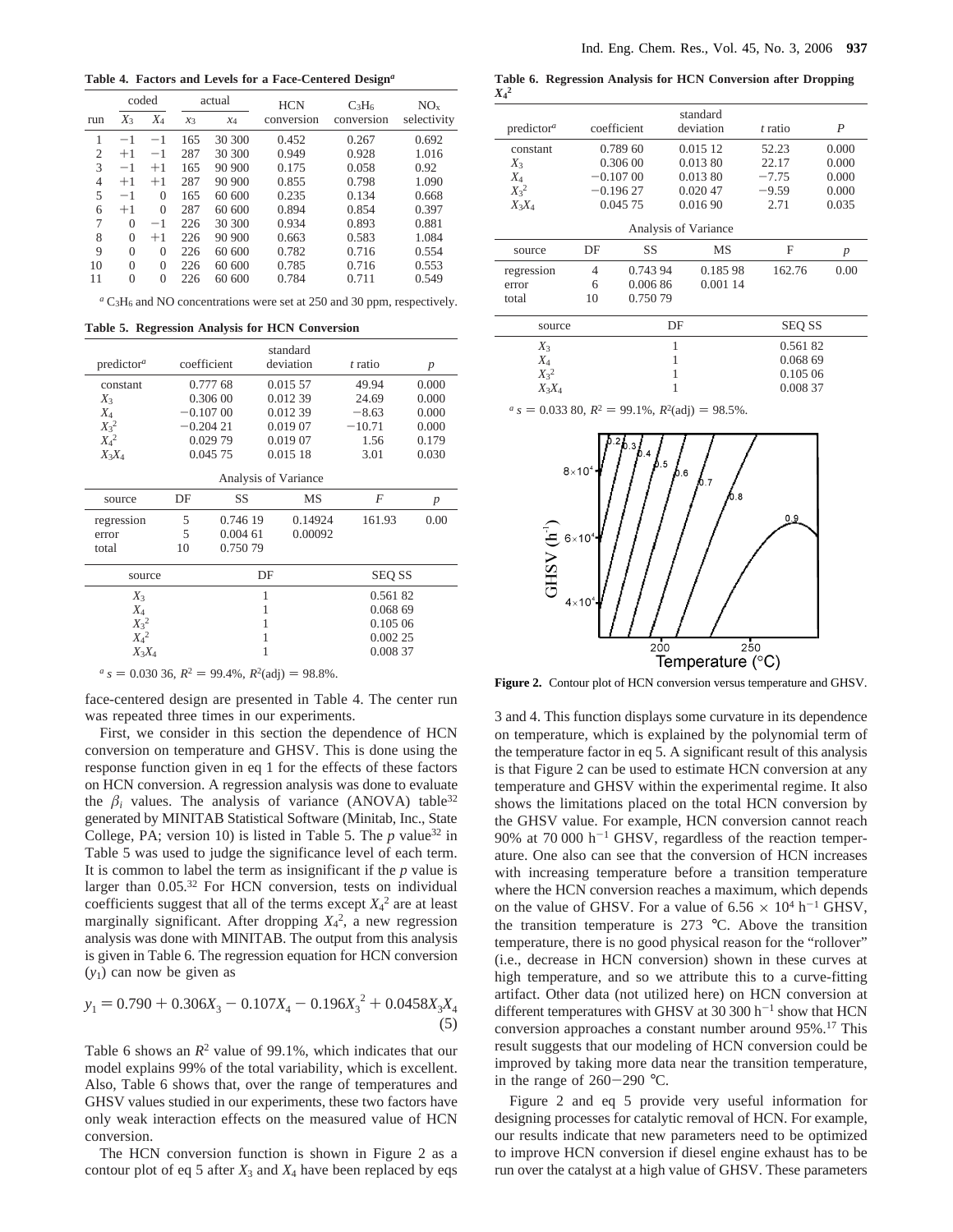

**Figure 3.** Contour plot of C<sub>3</sub>H<sub>6</sub> conversion versus temperature and GHSV. **Figure 4.** Contour plot of NO<sub>x</sub> selectivity versus temperature and GHSV.

might include reactor shape, catalyst shape, Pt concentration in the catalyst, and other catalyst-related properties.

3.2.2. Effects of Temperature and GHSV on C<sub>3</sub>H<sub>6</sub> Con**version.** Although  $C_3H_6$  conversion was not our main concern, it is important to know how temperature and GHSV affect  $C_3H_6$ conversion because excessive hydrocarbon emissions are also harmful to the environment. A regression analysis for  $C_3H_6$ conversion  $(y_2)$ , similar to that described above, was also performed. The results showed that  $X_4^2$  and  $X_3X_4$  were not significant because the *p* values for these two terms were larger than 0.05. After dropping these two terms, a new regression analysis was done that resulted in the regression equation

$$
y_2 = 0.724 + 0.353X_3 - 0.108X_4 - 0.217X_3^2
$$
 (6)

An  $R^2$  value of 99.0% was also obtained in this analysis, again indicating that our model explained 99% of the total variability. Also, we found that temperature and GHSV have no interactive effect on  $C_3H_6$  conversion.

The effects of temperature and GHSV on  $C_3H_6$  conversion are given by the contour plot of eq 6 as shown in Figure 3. An excessively high GHSV limits  $C_3H_6$  conversion, preventing high  $C_3H_6$  conversion regardless of the reaction temperature. As discussed above, we consider that the rollovers at high temperature in these curves are caused by artifacts. That conclusion is supported by other experiments (not shown here) in which  $C<sub>3</sub>H<sub>6</sub>$  conversion reached a high constant value around 95% with a GHSV of 30 300  $h^{-1}$ . These curves, produced by our model, would be improved if more data were taken between the transition temperature and 287 °C. Such a conclusion is common when using mathematical models derived from a face-centeredcube design: Some unphysical curvature near the edges of the data region might need to be adjusted, and this can be fixed by taking more data in the edge region. A comparison of Figures 2 and 3 shows that a lower  $C_3H_6$  conversion than HCN conversion was obtained at the same temperature and GHSV values, but both reactions follow the same general behavior.

**3.2.3. Effects of Temperature and GHSV on NO***<sup>x</sup>* **Selectivity.** NO<sub>x</sub> selectivity was also investigated because  $NO<sub>x</sub>$  is undesirable in engine exhaust, and platinum is known to have lean-NO*<sup>x</sup>* activity. Results from the regression analysis for NO*<sup>x</sup>* selectivity  $(y_3)$  suggest that the terms  $X_4^2$  and  $X_3X_4$  were not significant. After these two terms had been dropped, a new regression equation was obtained with an  $R^2$  value of 96.3%

$$
y_3 = 0.544 + 0.116X_3 + 0.403X_3^2 + 0.0955X_4 \tag{7}
$$



The effects of temperature and GHSV on NO*<sup>x</sup>* selectivity are given by the contour plot of eq 7 after  $X_3$  and  $X_4$  have been replaced by eqs 3 and 4, as shown in Figure 4.  $NO<sub>x</sub>$  selectivity depends on the temperature more strongly than on the GHSV value. NO<sub>x</sub> selectivity is below 100% throughout most of region of the experimental parameters. High values for the temperature and GHSV caused  $NO<sub>x</sub>$  selectivities larger than 100% to be observed. This simply means that the  $NO<sub>x</sub>$  concentration in the effluent is larger than that in the influent, and this is understandable because some HCN is converted to  $NO<sub>x</sub>$ . This occurs because of the following reactions that are typical in our experiments:<sup>17</sup> (1) NO is reduced by HCN to produce  $N_2O$  and  $N_2$ ; (2) HCN is oxidized to  $N_2$ ,  $N_2O$ , NO, and  $NO_2$  with different selectivities at different temperatures; and (3) NO is oxidized to NO2. High values for GHSV and low temperature allow NO to pass the catalyst without much reduction, and this causes high selectivity for NO*x*. High temperatures lead to high conversions of HCN to NO*x*, which also leads to high NO*<sup>x</sup>* selectivity. Low NO*<sup>x</sup>* selectivity occurs at low values of GHSV and temperatures around 215 °C.

#### **4. Conclusions**

We have shown by using a fractional factorial experimental design that  $NO$  and  $C_3H_6$  concentrations have no major effects on HCN conversion in HCN oxidation reactions over a supported platinum catalyst under lean-burn conditions. The fractional factorial design approach demonstrated that the important factors in HCN conversion under these conditions were the reaction temperature and the gas hourly space velocity (GHSV) and also the interaction effects between these two factors. Central composite design was then used in a detailed study of the effects of temperature and GHSV on HCN conversion,  $C_3H_6$  conversion, and  $NO<sub>x</sub>$  selectivity. The results show that HCN conversion was strongly affected by temperature in both a linear term and a polynomial term, by GHSV in a linear term, and by a temperature-GHSV interaction. Both  $C_3H_6$ conversion and NO*<sup>x</sup>* selectivity were strongly affected by temperature in both a linear term and a polynomial term and by GHSV in a linear term, with no interaction effects between temperature and GHSV found. Low NO*<sup>x</sup>* selectivity was found at low GHSV values near a temperature of 215 °C.

#### **Acknowledgment**

Acknowledgment is made to the U.S. Department of Energy, Office of Energy Efficiency and Renewable Energy, FreedomCAR and Vehicle Technologies (DOE/OFCVT), for